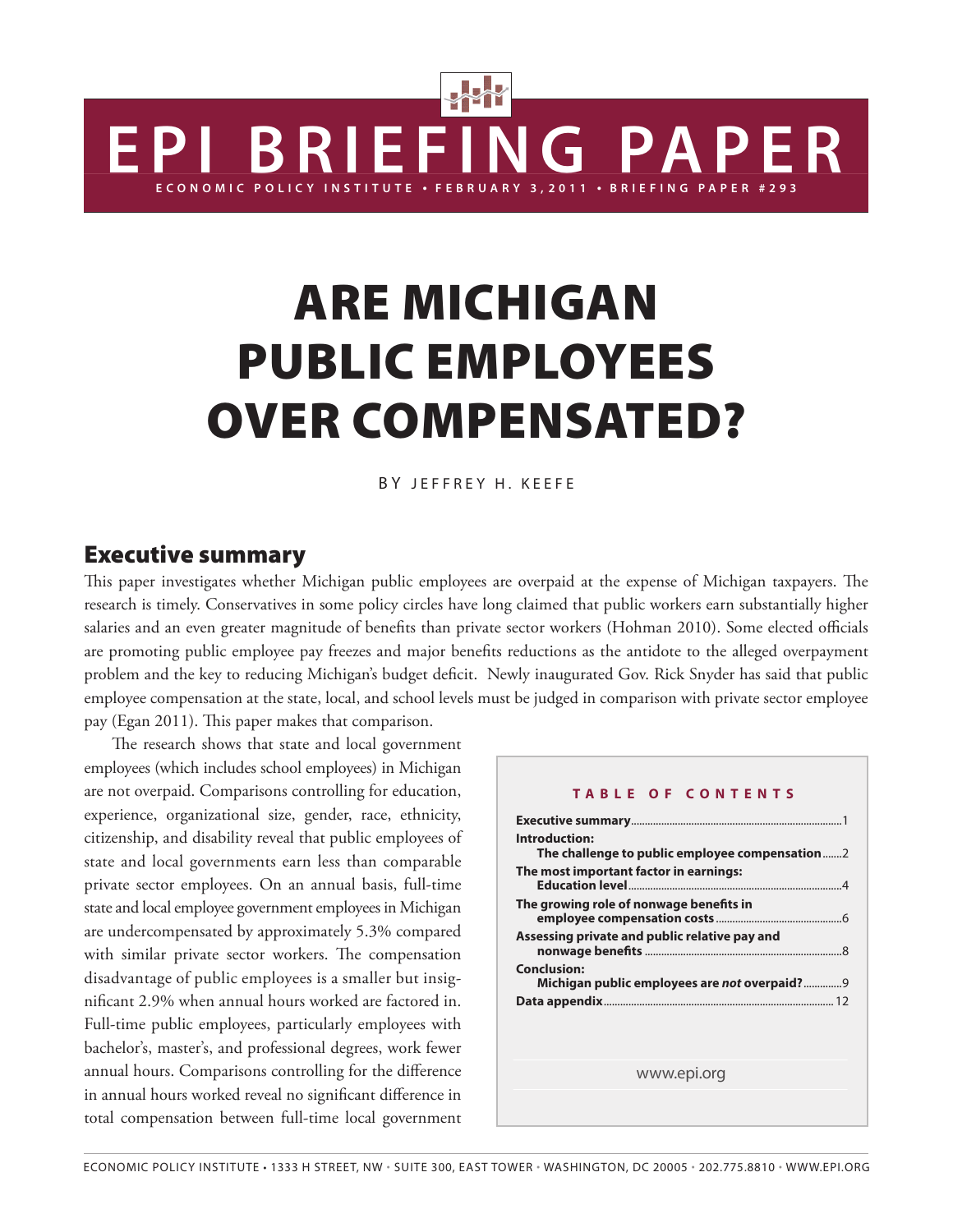employees and private sector employees. However, fulltime state employees suffer a 7.15% compensation penalty relative to private sector employees.

These comparisons account for important factors that affect earnings, the most important of which is level of education. Because occupations in the public sector require much higher levels of education, Michigan public sector workers on average are more highly educated than private sector workers. Approximately 53% of full-time public sector workers in the state have at least a bachelor's degree, compared with 31% of full-time private sector workers. The public sector includes teachers, attorneys, engineers, and other highly skilled people, all of whom have at least a bachelor's degree. On average, Michigan state and local governments and school districts pay college-educated employees 21% less in annual total compensation than private employers. The earnings differential is greatest for professional employees, such as lawyers and doctors. On the other hand, the public sector appears to set a floor on compensation, which benefits less-educated workers. The 1% of state and local government workers without a high school diploma earn more than comparably educated private sector workers.

State and local government employees also receive a higher portion of their compensation in the form of employer-provided benefits, and the mix of benefits is different from that provided in the private sector. For example, in the public sector, 26.7% of total compensation is devoted to nonwage benefits, compared with 18.9% to 22.8% in the private sector. Public employers devote a larger share of their compensation packages to health insurance and pension benefits. Health insurance accounts for 12.9% of state and local government compensation but only 7% to 9.7% of private sector compensation. Retirement benefits account for 8% of public employee compensation but only 2.5% to 4.9% in the private sector. Social Security costs are less for public employers than for private employers because some public employees are not in the Social Security system. Most public employees also continue to participate in defined-benefit plans managed by the state, while most private sector employers have switched to definedcontribution plans, particularly 401(k) plans. On the other hand, public employees receive considerably less

supplemental pay and somewhat less vacation time, and public employers contribute significantly less to legally mandated benefits financed through payroll taxes.

To summarize, while some benefits are more generous in the public sector, it would be wrong to surmise that comparability of the public and private sectors requires that every element of compensation is the same. What is important is this: Considering both the cost of employerprovided benefits and direct wages, state workers in Michigan earn less in annual or hourly compensation than they would earn in the private sector, while local workers face a wage penalty but no statistically significant penalty for overall compensation.

# Introduction: The challenge to public employee compensation

Michigan Gov. Rick Snyder and others argue that public employee compensation must be comparable to private sector pay at the state, local, and school levels (Egan 2011). The belief that public employees are overpaid is an article of faith for some conservative policy advocates and elected officials. They are promoting public employee pay cuts and major benefits reductions as the antidote to the alleged overpayment of public employees and the key to reducing Michigan's budget deficit. Are they right? Does a balanced, systematic evaluation show that state and local government employees (a category which includes school and university employees) are overpaid to the detriment of Michigan taxpayers? This research seeks to methodically and deliberately answer that question.

To assess whether Michigan public employees are overpaid, we need to ask two simple and related questions: compared with whom and by what elements of compensation?

Usually, public employees are compared with privatesector workers with similar education, experience, and hours of work. However, while we ideally would use this standard of comparison, it is impossible to find private sector matches for the entire spectrum of public employees. Too many critical occupations in the public sector—for example, police, fire, and corrections lack appropriate private-sector counterparts. Even public and private teaching are significantly different in character. Public schools accept all students, while private schools are sometimes highly selective and may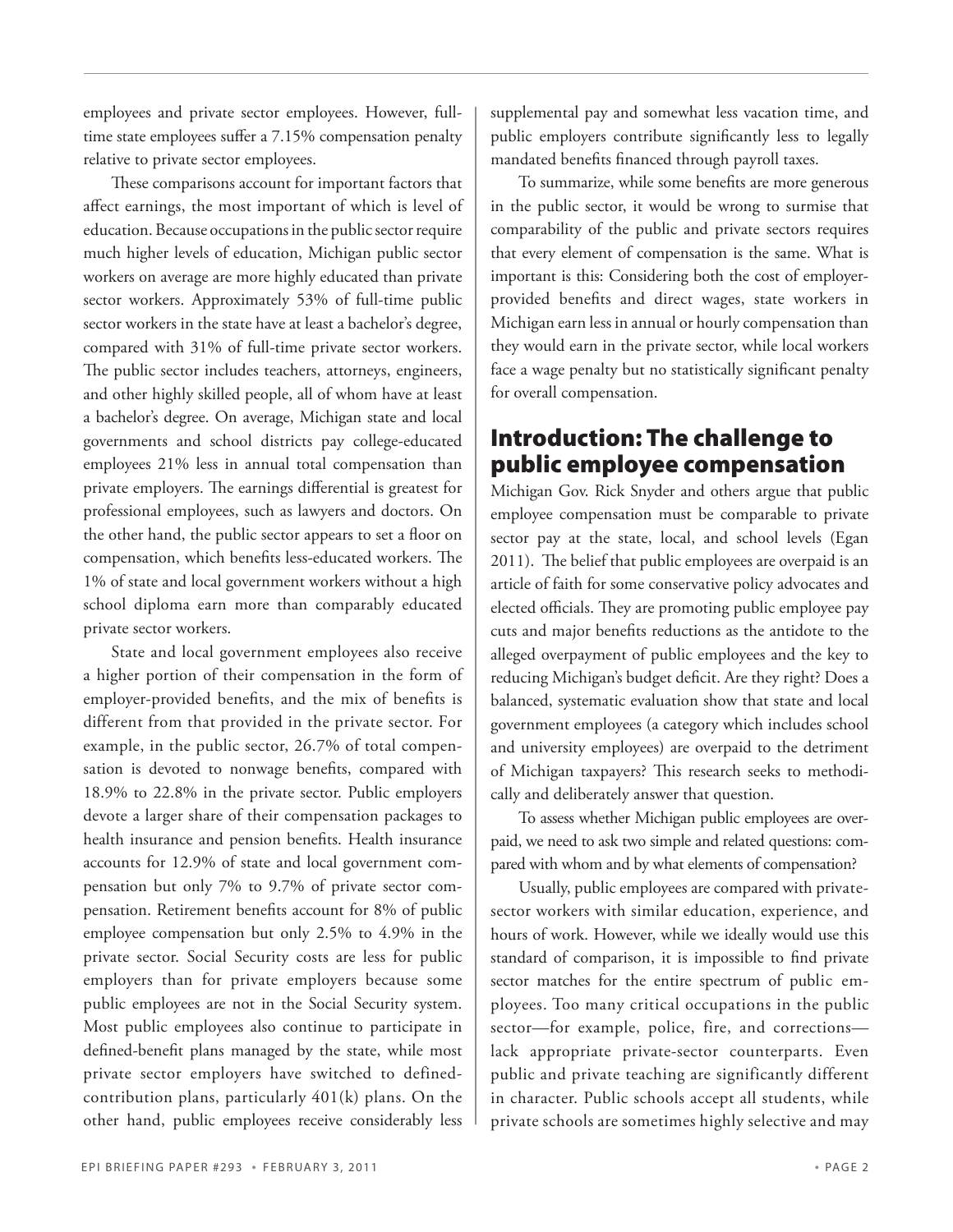exclude or remove poor performing, special needs, or disruptive students.

Consequently, comparing workers of similar "human capital" (fundamental personal characteristics and labor market skills) is considered the best alternative. Analyses based on comparisons of personal characteristics and labor market skills capture the attributes shown by comparable work studies to have the most impact on compensation. Education level is the single most important earnings predictor. Education helps develop work-relevant skills. People invest heavily in their own and their children's education by paying for housing in communities with good schools and funding attendance at schools, colleges, and universities.

Experience follows education in advancing earnings. People learn by doing and by handling a variety of job tasks as they advance within occupations. Most occupations reward experience, since on-the-job learning delivers more competent and complex performance. Gender, race, ethnicity, and disability also affect compensation, through an intermingling of productivity-related human capital differences and labor market disadvantages stemming from historical patterns of discrimination. We control for all these factors in our study.

When analyzing hours of work, most studies exclude part-time workers because they earn considerably less than comparable full-time workers, are more weakly attached to the labor force, and often lack benefit coverage. This study follows standard practice by focusing on full-time public and private sector employees (who represent over 80% of the state's labor force), and controls for hours worked per year. The study includes only yearround workers who have worked a minimum of 1,100 hours, which is often the minimum threshold to qualify for full employer-provided benefits.

We are fortunate to be able to include a control for the organizational size of each sampled full-time worker's employer by pulling compensation data from the Integrated Public Use Microdata Series of the Current Population Survey (IPUMS-CPS), a monthly survey of U.S. households conducted by the U.S. Census Bureau and Bureau of Labor Statistics (a more detailed description of the IPUM-CPS is provided in the Data Appendix). An employer's organizational size greatly influences

employee earnings; it produces a wage gap of 35%. Large firms with more than 500 employees comprise less than one-third of 1% of all firms but provide jobs for nearly half of all private sector employees (Oi and Idson 1999; U.S. Bureau of Labor Statistics 2005). While large organizations employ more educated and experienced full-time workers, they nonetheless pay a premium, even after accounting for these factors (Troske 1999). And the compensation premium grows when nonwage benefits are included. The private sector has relatively few large organizations, whereas the public sector has relatively few small organizations. More than 64% of Michigan private sector employees work in organizations with more than 100 employees, whereas 91% of public employees work in organization with more than 100 employees (U.S. Census Bureau 2006).

To summarize, our study compares workers of similar "human capital" and controls for personal characteristics found to affect compensation as well as for hours worked and size of employer. In addition to defining who will be compared, we must also define what should be compared. This is a more complex task than it may appear. Comparing wages is insufficient because employee compensation increasingly includes employer-provided nonwage benefits. Regardless of in the mix of wages and benefits, the essential feature for comparison is what it costs to employ someone. Employer costs may include not only wages but also paid time off for holidays, vacations, and personal and sick days; supplemental pay including overtime and bonuses; insurances, particularly health insurance but also life and disability insurance; retirement plan contributions, whether defined benefit or defined contribution, including 401(k) plans; and legally mandated benefit contributions such as unemployment insurance, Social Security, Medicare, disability insurance, and workers' compensation. These costs, rather than just wages, must be included in the cost of employing an individual worker.

However, the complexities don't end there: More difficult is finding the appropriate data to make the comparison.

This study uses wage and demographic data from the IPUMS-CPS March Annual Demographic File and Income Supplement, which is the source for earnings data most widely used by social scientists (King et al. 2009). To ensure comparability, the Michigan data excludes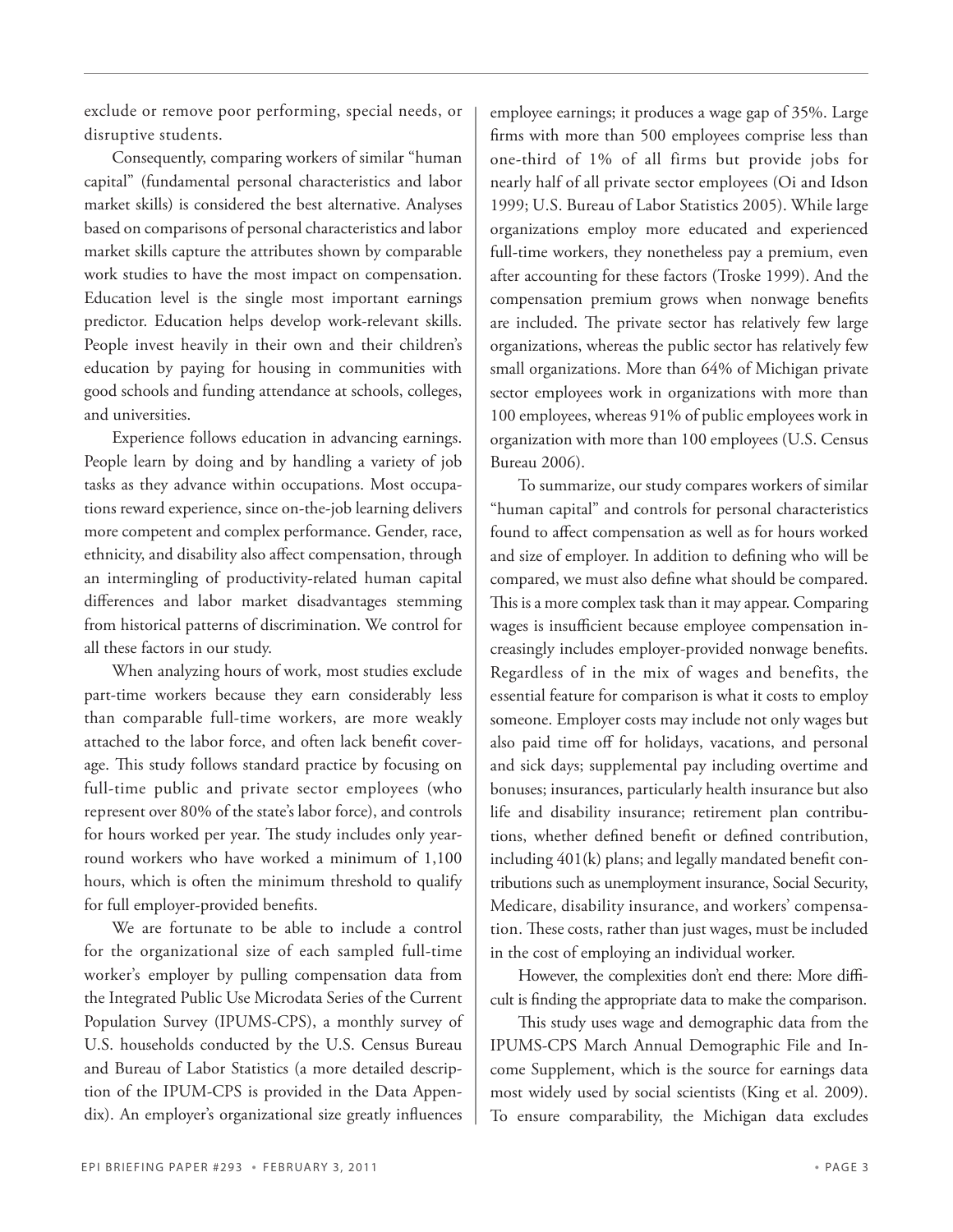self-employed, part-time, agricultural, and domestic workers. We enhance the reliability of the sample by expanding the number of observations by six additional years of data, covering 2004 through 2009.

There is only one reliable source of nonwage benefit information in the United States: the Employer Costs for Employee Compensation (ECEC) survey, which is collected by the Bureau of Labor Statistics. The ECEC includes data from both private industry and state and local government and provides data for private employers by firm size. Larger employers, those with more than 500 employees, are significantly more likely to provide employee benefits, in part because they can distribute administrative costs and insurance risks over a larger group. State and local governments resemble larger private employers. The compensation cost comparison that follows controls for employer size.

## The most important factor in earnings: Education level

Public employees in the state of Michigan are substantially more educated than their private sector counterparts. Approximately 53% of full-time Michigan public employees hold a bachelor's degree, compared with 31% of full-time employees in the private sector. Teachers, attorneys, engineers, and other public sector workers in highly skilled positions tend to have graduate degrees as well. Higher levels of education are strongly associated with higher earnings in the labor market. **Table 1**, column 1 reports the returns to education in comparison with workers who have not completed high school.<sup>1</sup> A high school graduate, all else equal, earns on average 34% more than someone without a high school diploma. The education premium jumps to 48% on average if the worker attended some college, and increases to 68% if the worker holds an associate's degree. Completing college with a bachelor's degree yields a 99% pay premium, obtaining a master's degree yields a 122% pay premium, and earning a doctorate produces a 152% return. Earning a professional degree in law or medicine increases average earnings by 166% compared with failing to complete high school.

The public sector employs more highly educated workers. While private sector organizations rely substantially more on educated labor as they become larger, smaller

#### **Composition of private and public employment by education in Michigan Highest degree earned Earnings return to education compared \* Percent of total employment**  *All private employers Private 1 to 99 employees Private 100 to 499 employees Private 500 and more employees State and local government Less than high school* 0% 4% 7% 5% 3% 1% *High school* 34 33 34 34 29 16 **Some college** 18 22 24 23 21 21 21 *Associate's degree* 68 10 9 13 9 11 **Bachelor's degree** 59 99 21 19 18 26 28 **Professional degree** 166 2 2 1 1 1 2

**Master's degree** 122 7 5 5 9 21 **Doctorate** 152 1 0 1 2 2 *Total \*\** 100 100 100 100 100

TABLE 1

\* For all Michigan full-time workers, adjusted for gender, race, and other variables in a conventional earnings model. Comparison to 'less than high school.' \*\* Rows may not add up to 100% due to rounding.

*College and more* 31% 26% 25% 38% 53%

**Source:** Author's analysis of March Current Population Survey (Census) and Employer Costs for Employee Compensation Survey (BLS). See appendix for more information.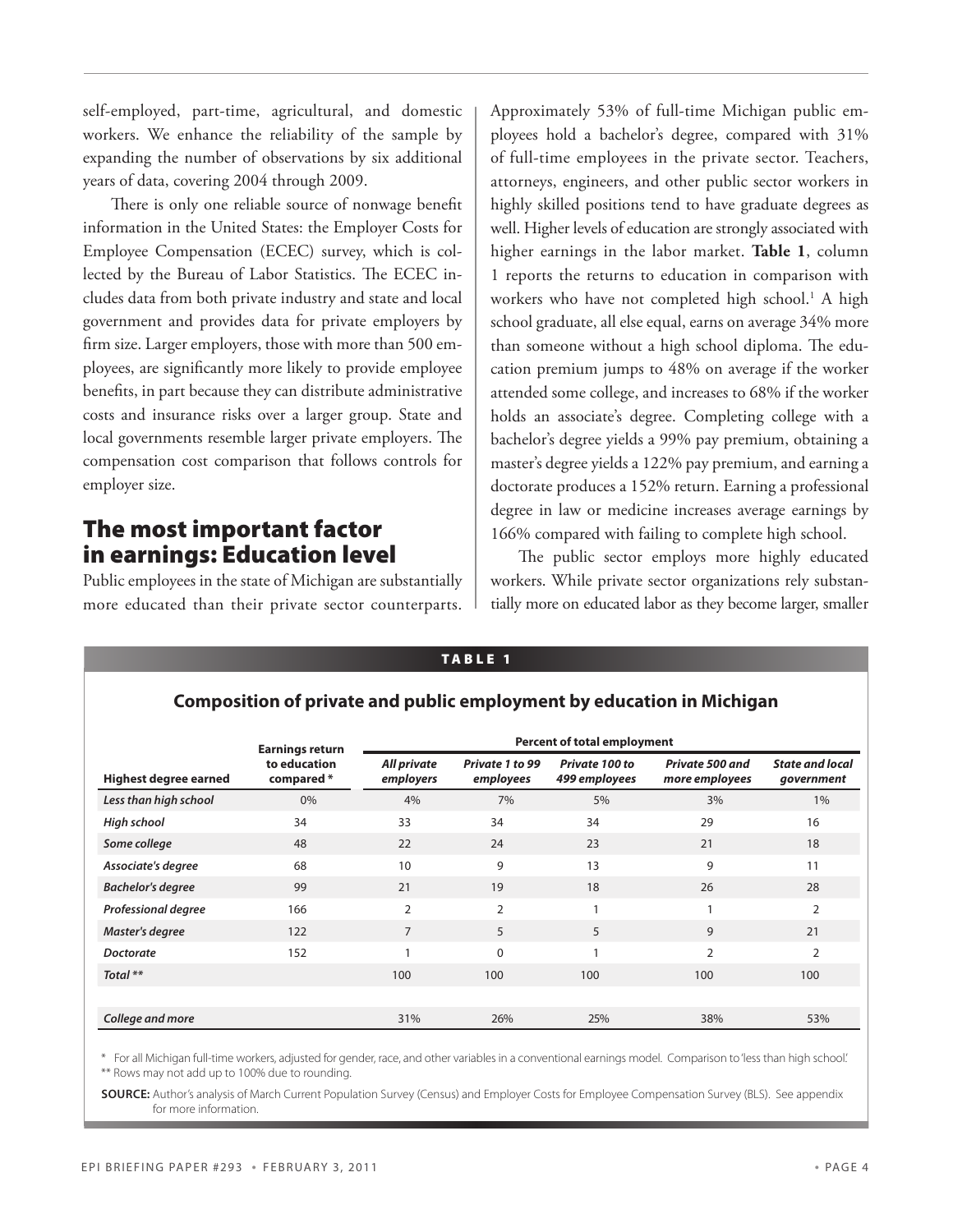#### TABLE 2

## **Public and private pay comparison by education in Michigan, unadjusted for other variables**

|                            |                | Annual<br><b>Difference</b><br>(public over private)**<br>wage earnings |                |                |
|----------------------------|----------------|-------------------------------------------------------------------------|----------------|----------------|
| Full-time*                 | <b>Private</b> | <b>Public</b>                                                           | <b>Dollars</b> | <b>Percent</b> |
| Less than high school      | \$29,480       | \$30,732                                                                | \$1,253        | 4%             |
| High school                | 37,372         | 34,349                                                                  | $-3,022$       | -8             |
| Some college               | 40,268         | 42,814                                                                  | 2,546          | 6              |
| Associate's degree         | 45,496         | 48,812                                                                  | 3,316          | $\overline{7}$ |
| <b>Bachelor's degree</b>   | 70,065         | 51,687                                                                  | $-18,377$      | $-26$          |
| <b>Professional degree</b> | 137,436        | 75,173                                                                  | $-62,263$      | $-45$          |
| Master's degree            | 80,546         | 71,641                                                                  | $-8.905$       | $-11$          |
| <b>Doctorate</b>           | 106,431        | 90,451                                                                  | $-15,980$      | $-15$          |
|                            |                |                                                                         |                |                |
| All                        | \$51,963       | \$52,275                                                                | \$312          | 1%             |

|                            | compensation   | <b>Total</b>  | <b>Difference</b><br>(public over private)** |                |  |
|----------------------------|----------------|---------------|----------------------------------------------|----------------|--|
| Full-time*                 | <b>Private</b> | <b>Public</b> | <b>Dollars</b>                               | <b>Percent</b> |  |
| Less than high school      | \$36,488       | \$40,375      | \$3,887                                      | 11%            |  |
| <b>High school</b>         | 46,269         | 44,751        | $-1,518$                                     | $-3$           |  |
| Some college               | 49,415         | 55,448        | 6,033                                        | 12             |  |
| Associate's degree         | 55,696         | 63,246        | 7,551                                        | 14             |  |
| <b>Bachelor's degree</b>   | 84,392         | 66,363        | $-18,029$                                    | $-21$          |  |
| <b>Professional degree</b> | 164,724        | 94,707        | $-70,017$                                    | $-43$          |  |
| Master's degree            | 96,505         | 90,765        | $-5,740$                                     | -6             |  |
| <b>Doctorate</b>           | 127,722        | 114,355       | $-13,367$                                    | $-10$          |  |
|                            |                |               |                                              |                |  |
| All                        | \$63,235       | \$67,046      | \$3,811                                      | 6%             |  |

\* For full-time workers with 1,100 or more annual hours.

\*\* For a more comprehensive measure of the public sector premium/penalty, see Table 4.

**SOURCE:** Author's analysis of March Current Population Survey (Census) and Employer Costs for Employee Compensation Survey (BLS). See appendix for more information.

private sector organizations employ more workers who lack more than a high school education than do larger private employers or state and local government. Only 1% of state and local government workers lack a high school education, compared with 7% of employees of private firms with less than 100 employees and 5% of employees of private firms with 100 to 499 employees.

The returns to education, however, are not equally distributed between the public and private sectors in Michigan. **Table 2** provides computations of the annual

earnings of full-time workers in Michigan by educational attainment, comparing the wages and compensation of state and local government employees with private sector employees. These comparisons do not adjust for the many factors accounted for in more refined analyses presented later (such as experience, annual hours worked, race, gender, etc.). These comparisons do reflect the floor on earnings established in the public sector, which allows individuals without a high school education (1% of state/ local workers) to earn more than their private sector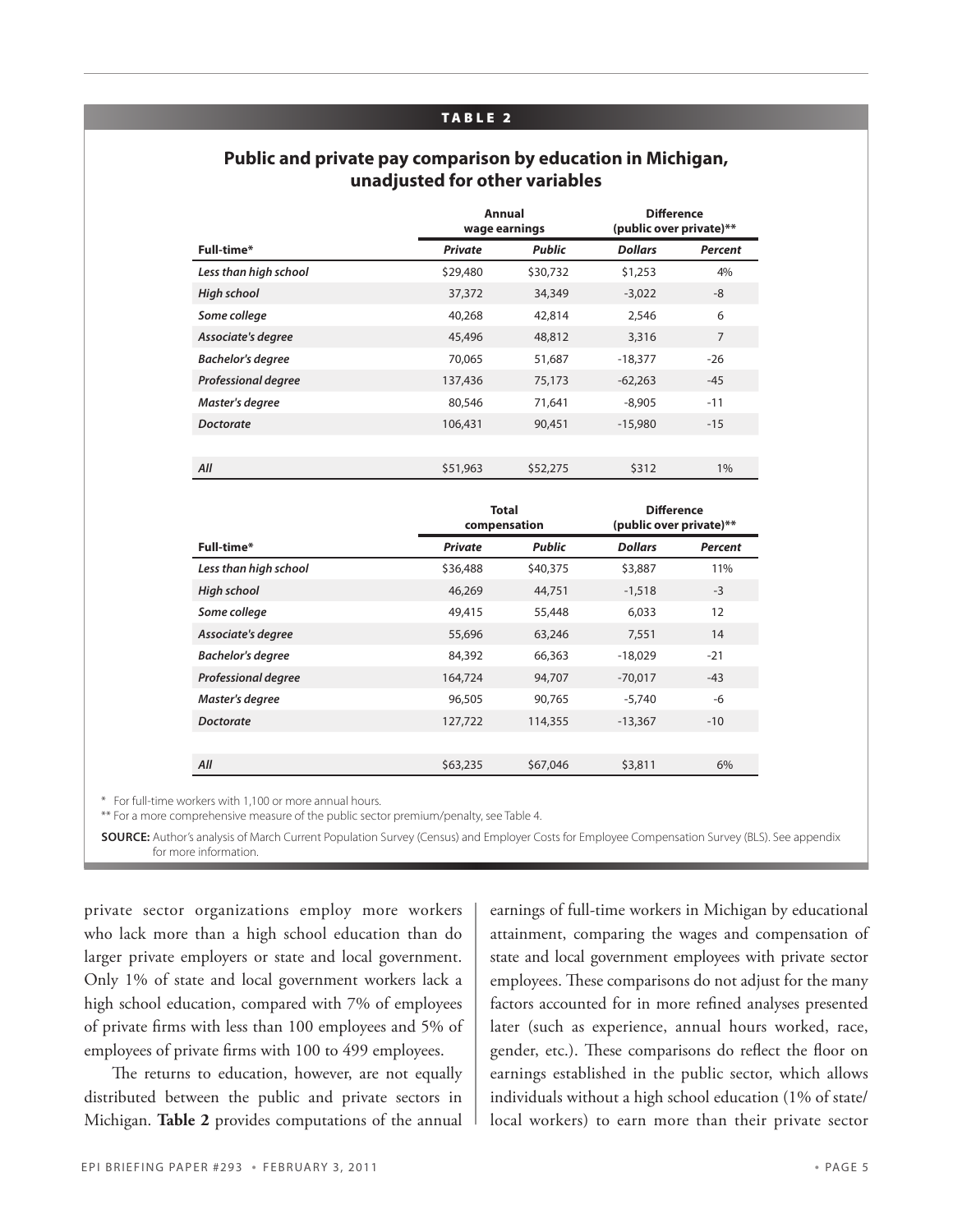counterparts (Asher and DeFina 1999). On the other hand, college-educated public sector employees earn considerably less than similarly educated private sector employees.

As shown in Table 2, average annual wages of a fulltime worker without a high school education are 4% higher in state and local government (\$30,732) than in the private sector (\$29,480). Furthermore, average total compensation for a full-time worker without a high school education is 11% greater in state and local government (\$40,375) than in the private sector (\$36,488). The earnings advantage in the public sector disappears for high school graduates but reappears for workers with some college or an associate's degree. High school graduates on average earn 8% less in annual wages (\$34,349) working for state and local government than for private employers (\$37,372), although their total compensation is only 3% lower in the public (\$44,751) than the private sector (\$46,269). Average wages for workers with some college or an associate's degree are 6% and 7% higher, respectively, in the public sector, while total compensation is 12% and 14% greater.

However, the earnings gap between public and private sector employees reverses for employees with a college education. On average, the private sector pays employees with college degrees substantially higher wages and compensation than does the public sector. State and local workers with a bachelor's degree make 26% less in salary and receive 21% lower total compensation than those in the private sector. There is an even greater gap for workers with post-graduate degrees: In state and local government, workers with a professional degree earn 45% less in salary and receive 43% lower total compensation, while those with a master's degree earn 11% less in salary and receive 6% lower total compensation. For those with a doctorate, the gap is 15% in salary and 10% in total compensation. As noted below, better nonwage benefits and fewer average work hours in the public sector will largely eliminate these large private sector wage gaps for college-educated labor.

## The growing role of nonwage benefits in employee compensation costs

Nonwage benefits, once referred to as fringe benefits, account for an increasing portion of employee compensation costs. Nonwage benefit growth is partially fueled by the tax deductibility of health insurance payments and pension contributions, allowing employers to compensate employees without either the employer or employee paying income tax at the time of compensation; a practice sometimes referred to as "tax-efficient" compensation. The federal government foregoes \$300 billion annually in income tax revenue to subsidize these benefits (U.S. Congress, Joint Committee on Taxation 2006). Health insurance and pension benefits are particularly attractive to middle- and upper-income employees, who face higher marginal income tax rates.

Organizational size is the single strongest predictor of employee benefit participation and compensation. For example, organizations with 1 to 99 employees have employee pension participation rates of 38%, while organizations with 100 to 499 employees have participation rates of 64%; in organizations with 500 or more employees, 81% of employees participate in retirement plans. The pattern is similar for health insurance benefits: Organizations with 1 to 99 employees have employee participation rates of 43%, while organizations with 100 to 499 employees have participation rates of 61%. In organizations with 500 or more employees, 71% participate in medical insurance plans. This pattern is replicated for prescription drug and dental care plans (Bureau of Labor Statistics 2009a).

Public sector employees received more of their compensation in the form of nonwage benefits than private sector workers. **Table 3** provides the distribution of employer costs of compensation in June 2010. The Employer Costs for Employee Compensation (ECEC) survey provides the only valid and reliable estimate in the United States of benefit costs incurred by employers. It is conducted quarterly by the Bureau of Labor Statistics. The ECEC includes data from both private industry and state and local government and provides data for private employers by firm size. Our study uses these ECEC sample estimates to calculate relative nonwage benefit costs for private and public employees in Michigan. (A more detailed description is provided in the Data Appendix). Nonwage benefits costs range from 18.9% of total compensation for employees of small private companies (less than 50 employees) to 22.6% for employees of private companies with 100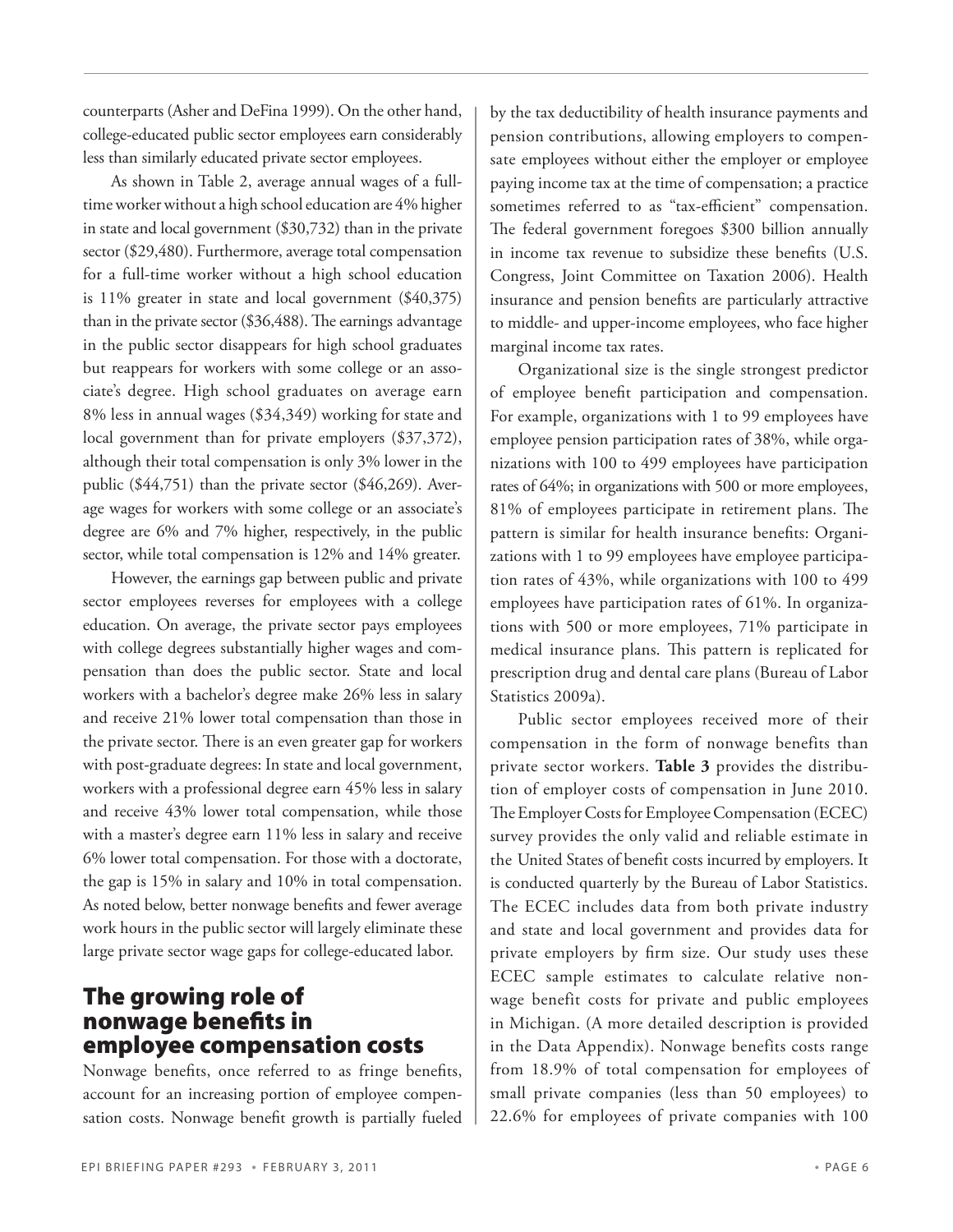#### TABLE 3

## **Percent of employer costs per hour worked for employee compensation: East North Central Census Division**

|                                                            | <b>Private industry</b>             |                   |                   |                   |                   |                   |                      |
|------------------------------------------------------------|-------------------------------------|-------------------|-------------------|-------------------|-------------------|-------------------|----------------------|
|                                                            | 1-99 workers<br>100 workers or more |                   |                   |                   |                   | <b>State</b>      |                      |
|                                                            | $1-99$                              | $1 - 49$          | 50-99             | 100 workers       | 100-499           | 500 workers       | and local            |
| <b>Compensation component</b><br><b>Total compensation</b> | workers<br>100.0%                   | workers<br>100.0% | workers<br>100.0% | or more<br>100.0% | workers<br>100.0% | or more<br>100.0% | government<br>100.0% |
|                                                            |                                     |                   |                   |                   |                   |                   |                      |
| W-2 wages and salaries                                     | 80.6%                               | 81.1%             | 79.4%             | 77.4%             | 77.2%             | 77.6%             | 73.3%                |
| <b>Base wages and salaries</b>                             | 73.2%                               | 74.1%             | 70.9%             | 66.7%             | 67.6%             | 66.0%             | 65.4%                |
| Paid leave                                                 | 5.3%                                | 5.1%              | 5.6%              | 7.6%              | 6.9%              | 8.2%              | 7.0%                 |
| Vacation                                                   | 2.7                                 | 2.6               | 2.9               | 4.0               | 3.6               | 4.3               | 2.6                  |
| Holiday                                                    | 1.8                                 | 1.8               | 1.9               | 2.4               | 2.3               | 2.5               | 2.0                  |
| Sick                                                       | 0.5                                 | 0.5               | 0.5               | 0.8               | 0.7               | 1.0               | 1.8                  |
| Personal                                                   | 0.2                                 | 0.2               | 0.3               | 0.4               | 0.4               | 0.4               | 0.6                  |
| Supplemental pay                                           | 2.1%                                | 1.9%              | 2.9%              | 3.1%              | 2.7%              | 3.3%              | 0.9%                 |
| Overtime and premium                                       | 1.0                                 | 0.9               | 1.3               | 1.1               | 1.2               | 1.0               | 0.5                  |
| Shift differentials                                        | 0.1                                 | 0.0               | 0.1               | 0.5               | 0.4               | 0.6               | 0.1                  |
| Nonproduction bonus                                        | 1.1                                 | 0.9               | 1.5               | 1.4               | 1.1               | 1.8               | 0.3                  |
| Nonwage benefits*                                          | 19.4%                               | 18.9%             | 20.6%             | 22.6%             | 22.8%             | 22.4%             | 26.7%                |
| Insurance                                                  | 7.7%                                | 7.3%              | 8.6%              | 10.2%             | 10.3%             | 10.1%             | 13.3%                |
| Life                                                       | 0.1                                 | 0.1               | 0.1               | 0.2               | 0.2               | 0.2               | 0.1                  |
| Health                                                     | 7.3                                 | 7.0               | 8.2               | 9.5               | 9.7               | 9.3               | 12.9                 |
| Short-term disability                                      | 0.1                                 | 0.1               | 0.2               | 0.3               | 0.3               | 0.3               | 0.1                  |
| Long-term disability                                       | 0.1                                 | 0.1               | 0.1               | 0.2               | 0.1               | 0.2               | 0.2                  |
| <b>Retirement and savings</b>                              | 2.7%                                | 2.5%              | 3.0%              | 4.6%              | 4.2%              | 4.9%              | 8.0%                 |
| Defined benefit                                            | 1.1                                 | 1.1               | 1.3               | 2.6               | 2.2               | 2.8               | 7.4                  |
| Defined contribution                                       | 1.5                                 | 1.5               | 1.6               | 2.0               | 1.9               | 2.1               | 0.6                  |
| Legally required benefits                                  | 9.0%                                | 9.1%              | 9.0%              | 7.8%              | 8.3%              | 7.4%              | 5.4%                 |
| Social security                                            | 4.9                                 | 5.0               | 4.9               | 4.6               | 4.6               | 4.6               | 3.0                  |
| Medicare                                                   | 1.2                                 | 1.2               | 1.2               | 1.1               | 1.1               | 1.1               | 1.0                  |
| Federal unemployment insurance                             | 0.2                                 | 0.2               | 0.2               | 0.1               | 0.1               | 0.1               | 0.0                  |
| State unemployment insurance                               | 0.9                                 | 0.9               | 0.9               | 0.6               | 0.7               | 0.5               | 0.2                  |
| Workers' compensation                                      | 1.1                                 | 1.8               | 1.8               | 1.9               | 1.4               | 1.8               | 1.1                  |
| Benefits**                                                 | 26.8%                               | 25.9%             | 29.1%             | 33.3%             | 32.4%             | 34.0%             | 34.6%                |

\* CPS definition of benefits, which only includes benefits that are not included in W-2 wages, or workers' regular paychecks. Specifically, insurance, retirement, and legally required benefits are included. BLS categorizes paid leave and supplemental pay as part of benefits, but since those items are paid out in regular paychecks they are incorporated in the CPS measure of wages. That is why adjustments to the CPS to capture total compensation are made using nonwage benefits.

\*\* BLS definition of benefits, which includes both nonwage benefits such as insurance, retirement, and legally required benefits, but also paid leave and supplemental pay, which BLS categorizes as benefits but CPS does not.

**Source:** Author's analysis of March Current Population Survey (Census) and Employer Costs for Employee Compensation Survey (BLS). See appendix for more information.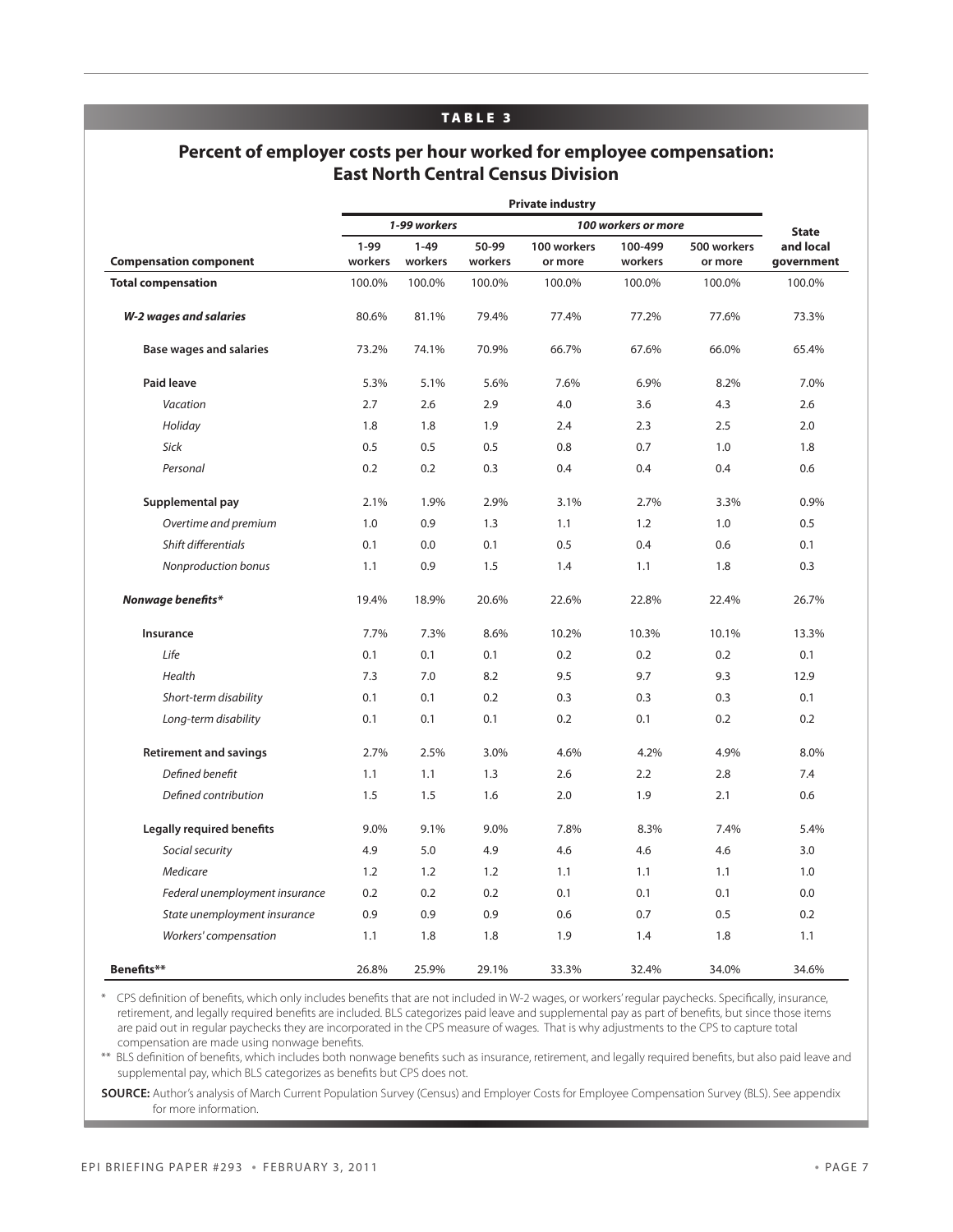or more employees, compared with 26.7% for state and local government employees. The compensation data reveal considerable variation within the private sector by organization size and between the private sector and state and local government. However, large private sector employers most closely resemble public employers in the proportion of compensation devoted to nonwage benefits.

Compared with private sector employees, public employees not only receive more of their compensation in nonwage benefits, but also a different proportion of benefits spread among paid leave, supplemental pay, insurances, retirement security, and legally mandated benefits. Although overall paid leave costs are similar, public employees receive greater sick leave compensation while private sector employees in companies with 50 or more workers receive more vacation pay. And although holiday and personal time compensation is similar, public employees receive less than 1% of compensation in supplemental pay, whereas private sector employees in large organizations (500 or more workers) gain 3.3% of their earnings from supplemental pay, particularly bonuses.

On the other hand, public employees receive considerably more of their compensation from employerprovided health insurance. Health insurance accounts 12.9% of state and local government employee costs but only 9.5% of employee costs in private organizations with 100 or more employees. Retirement benefits also account for a substantially greater share of public employee compensation costs: 8% compared with 4.6% in private organizations with 100 or more employees. This difference is partially offset by savings in the public sector because not all public employees are in the Social Security system (therefore employer payroll taxes are lower), as discussed below.

As with all nonwage benefits, the differences between private and public employees' compensation costs shrink as the private organization in comparison increases in size. Legally required benefits account for a greater share of small employers' compensation costs; as organizational size increases, these benefit costs decrease in relative degree. In local and government employment, legally required benefits represent a substantially smaller share of nonwage benefit costs for several reasons. First, some

public employees do not participate in Social Security, which partially explains their higher pension costs.<sup>2</sup> These employees are not eligible for Social Security benefit payments at retirement unless they chose to work in another job that is covered by Social Security. Second, state and local governments do not participate in the federal unemployment system. Third, since state and local governments offer more stable employment than the private sector, they contribute proportionally less to the state unemployment insurance trust fund because an employer's unemployment insurance contribution rate is partially based on the extent to which the employer has tapped the fund.

In summary, state and local government workers receive more of their compensation in employer-provided nonwage benefits. Specifically, public employers provide a greater share of employee compensation in the form of health insurance and retirement benefits. Public employees receive a lesser share of their wages in the form of supplemental pay and consume less in costs for legally required benefits (financed through payroll taxes, such as worker compensation and unemployment insurance) than do private sector employees. Thus, to determine whether public employees are overpaid, this analysis asks whether higher nonwage benefit costs more than offset the lower wages paid to public employees in Michigan. That is the question we turn to next.

## Assessing private and public relative pay and nonwage benefits

To assess relative public and private employee costs we will use the micro data from the IPUMS-CPS, which provides a sample of Michigan employees broken down by demographic characteristics such as full-time status, education level, years of experience, gender, race, disability, citizenship, employer organizational size, and industry. Compared with Michigan private sector employees, Michigan state and local government employees on average are more experienced (24 years compared with 21.7 years); are more likely to be female (59% compared with 43%); and work fewer weekly hours (42.6 compared with 43). Also, they are more likely to be black (13.5% compared with 11.2%) and less likely to be Asian (1.4% compared with 5%); or Hispanic (2.3% compared with 3%). Finally, public employees are more likely to be citizens (99% compared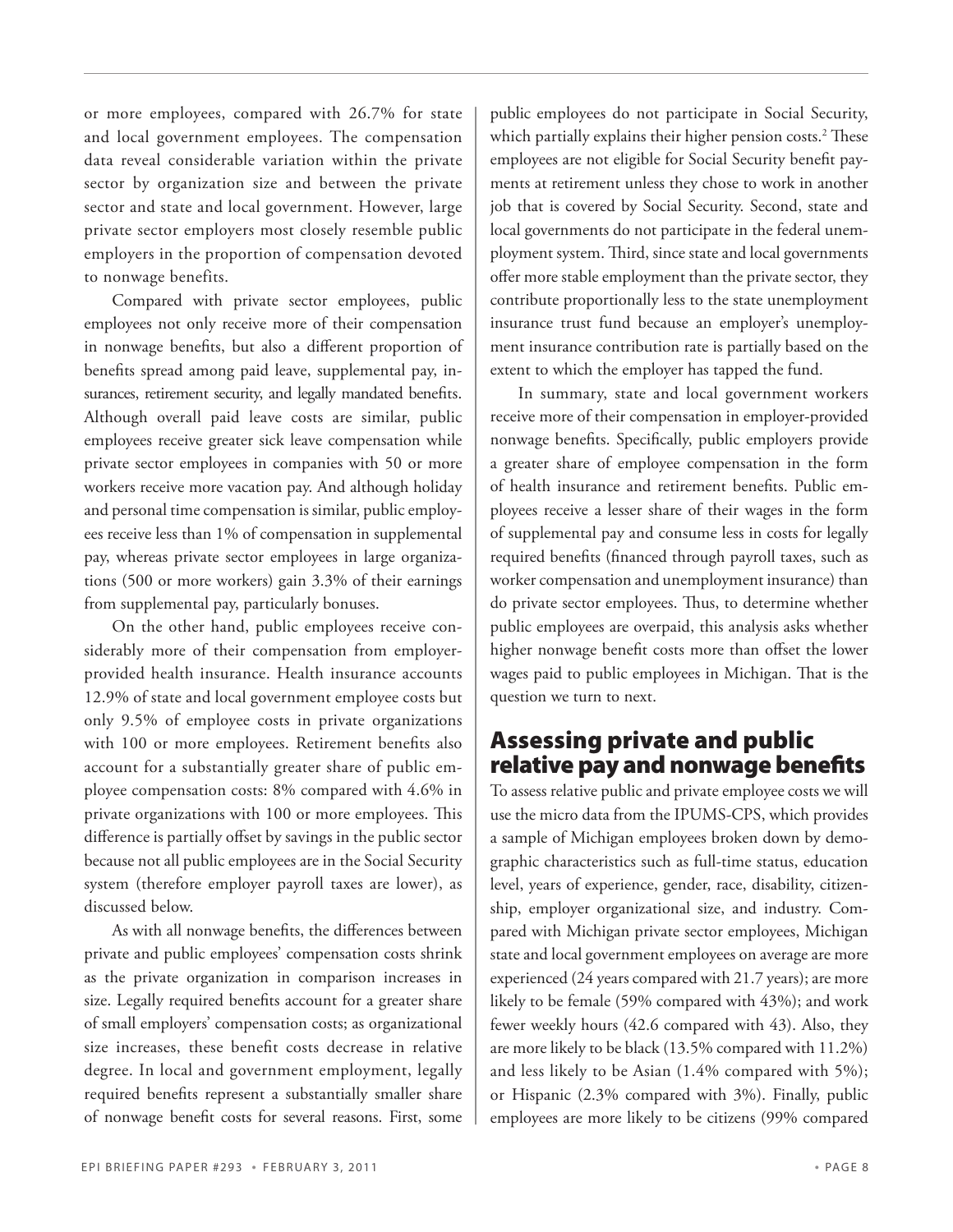with 94.7%), and less likely to be disabled (1.2% compared with 1.7%) (King et al. 2009).

The Employer Cost of Employee Compensation data allow us to use the statistics on the nonwage benefit share of compensation by employer size to calculate total employer compensation costs for each employee in the sample. **Table 4** reports the results of 12 earnings equations estimating Michigan state and local government employee earnings compared with similar Michigan private sector employees. Columns one and two provide estimates for employee wages. Column one shows that annual wage earnings of Michigan state and local government employees are a statistically significant 11.1% lower than those of comparable private sector employees. Annual wage earnings for state government employees are 15.25% lower and for local government employees are 8.93% lower than for private sector employees. Column two shows that hourly wages of Michigan public employees are 8.66% lower than those of comparable private sector employees (12.71% lower for state government employees and 6.55% lower for local government employees).

When we compare total compensation of Michigan public and private employees, the earnings gap narrows but does not disappear. Columns three and four report the estimates for total compensation costs. Column three shows that Michigan public employees' annual

total compensation costs are 5.31% lower than those of comparable private sector employees, reflecting state employee compensation costs that are 9.67% lower and local government employee compensation costs that are 3.03% lower (although statistically insignificant).

When we compare hourly estimates, the total compensation gap narrows further. Michigan public employees cost 2.89% less than comparable private-sector workers. State government employees cost a statistically significant 7.15% less and local government cost 0.67% less than comparable private employees. In all estimates Michigan state government employees earn less than comparable private sector workers. The analysis strongly indicates that Michigan state public employees are under-compensated, earning between 7% to 10% less than comparable privatesector employees.

## Conclusion: Michigan public employees are *not* overpaid

The earnings equation estimates indicate that Michigan public employees, both state and local government employees, are not overpaid. Local public employees are not under compensated, but state public employees are underpaid. When we make comparisons controlling for education, experience, hours of work, organizational size, gender, race, ethnicity, citizenship, and disability, there is

| <b>TABLE 4</b><br>Wage and compensation differentials in Michigan |                            |                            |                                            |                                            |  |  |
|-------------------------------------------------------------------|----------------------------|----------------------------|--------------------------------------------|--------------------------------------------|--|--|
| <b>2010 CPS</b>                                                   | Employees'<br>annual wages | Employees'<br>hourly wages | Employees'<br>annual total<br>compensation | Employees'<br>hourly total<br>compensation |  |  |
| Michigan public employee                                          | ***<br>$-11.10%$           | $***$<br>$-8.66\%$         | $**$<br>$-5.31%$                           | $-2.89%$                                   |  |  |
| State government employee                                         | ***<br>$-15.25$            | ***<br>$-12.71$            | ***<br>$-9.67$                             | $***$<br>$-7.15$                           |  |  |
| Local government employee<br>prob 0<.0001 *** <.01 ** <.05 *      | ***<br>$-8.93$             | $***$<br>$-6.55$           | $-3.03$                                    | $-0.67$                                    |  |  |

#### **Note:** Differential between all state or local public employees after controlling for demographic characteristics (full-time, education, years of economic experience, gender, race, citizenship, and organizational size). See data appendix for details.

**Source:** Author's analysis of March Current Population Survey (Census) and Employer Costs for Employee Compensation Survey (BLS). See data appendix for more information.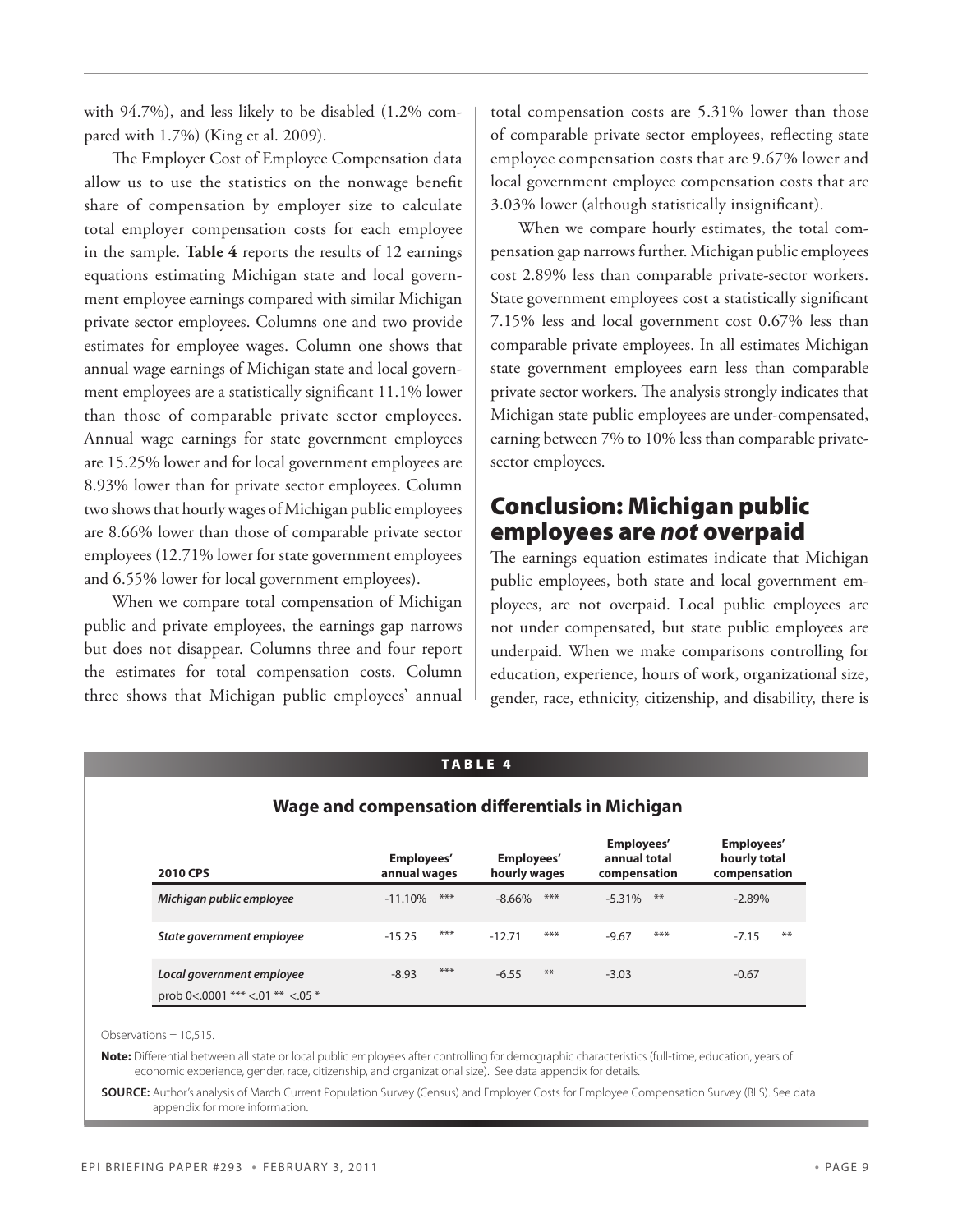no significant difference between private and local public employee compensation costs.

These comparisons account for the public sector's occupational categories, which require more educated employees, and its compensation practices, which favor a relatively higher proportion of nonwage benefits.

On average, Michigan public sector workers are more highly educated than private sector workers: 53% of full-time public sector workers have at least a fouryear college degree, compared with 31% of full-time private sector workers. Michigan state and local governments pay significantly less than private employers for college-educated labor. These earnings differences, which are greatest for professional employees, lawyers, and doctors, may indicate opportunities for cutting costs by shifting some work now performed under professional outsourcing contracts to lower-cost public employees. As noted earlier, the public sector appears to set a floor on compensation, which enhances the earnings of workers without a high school education (about 1% of the public sector workforce) when compared with similarly educated workers in the private sector, where the earnings floor has collapsed (Lee 1999).

Nonwage benefits are allocated differently in the public and private sectors in Michigan. State and local government employees receive a higher portion of their compensation in the form of employer-provided nonwage benefits, and the mix of benefits is different from in the private sector. Public employers allot 26.7% of employee compensation costs to nonwage benefits, whereas private employers devote 18.9% to 22.8% of compensation to nonwage benefits. Public employers provide more of their compensation in health insurance and pension benefits. Health insurance accounts for 12.9% of state and local government compensation but only 7% to 9.7% of private sector compensation, even though total compensation for public employees still lags because of the pay gap. Retirement benefits also account for a greater share of public employee compensation costs: 8% compared with 2.5% to 4.9% in the private sector, although public sector employees save on Social Security payroll taxes because some of their employees are not covered. Public employees also continue to participate in defined-benefit plans managed by the state (and inadequately funded for more than a

decade), while private sector employers have switched to defined-contribution plans, particularly 401(k) plans.

On the other hand, public employees receive considerably less supplemental pay and vacation time, and public employers contribute significantly less to legally mandated benefits.

A standard earnings equation produced what some may consider a surprising result: full-time state and local employees are undercompensated by 5.31%. We observed, however, that public employees work fewer hours, particularly employees with a bachelor's, master's, or professional degree. An earnings equation controlling for work hours of full-time employees demonstrates that there is no significant difference in total compensation between full-time local government and private sector employees and a compensation penalty of 7.15% for state government employees when compared with private employees. When combined, the compensation penalty for state and local government workers, with hours of work factored in, is a statistically insignificant 2.9%.

In summary, simply comparing private and public employee nonwage benefits leads to an obvious but incorrect conclusion that public employees are overpaid (Hohman 2010). Table 2 in this paper shows that public employee wages on average are 1% higher than private sector wages, and public sector employee total compensation is 6% higher than private sector compensation. But such a comparison is misleading because it does not compare apples to apples: specifically, it does not control for the substantially higher level of education in the public sector. When we do make the appropriate comparisons, any premium disappears and instead a compensation penalty emerges for state public employees. Simple comparisons of private and public sector average wages are illinformed, because the average Michigan public employee is considerably more educated than the average private sector worker. What policy makers need to focus on in this debate is comparable total compensation, controlling for education, experience, hours of work, and other characteristics that influence employee productivity. When we look at overall compensation we learn that Michigan public employees pay for their better nonwage benefits through lower wages and salaries than comparable private sector employees.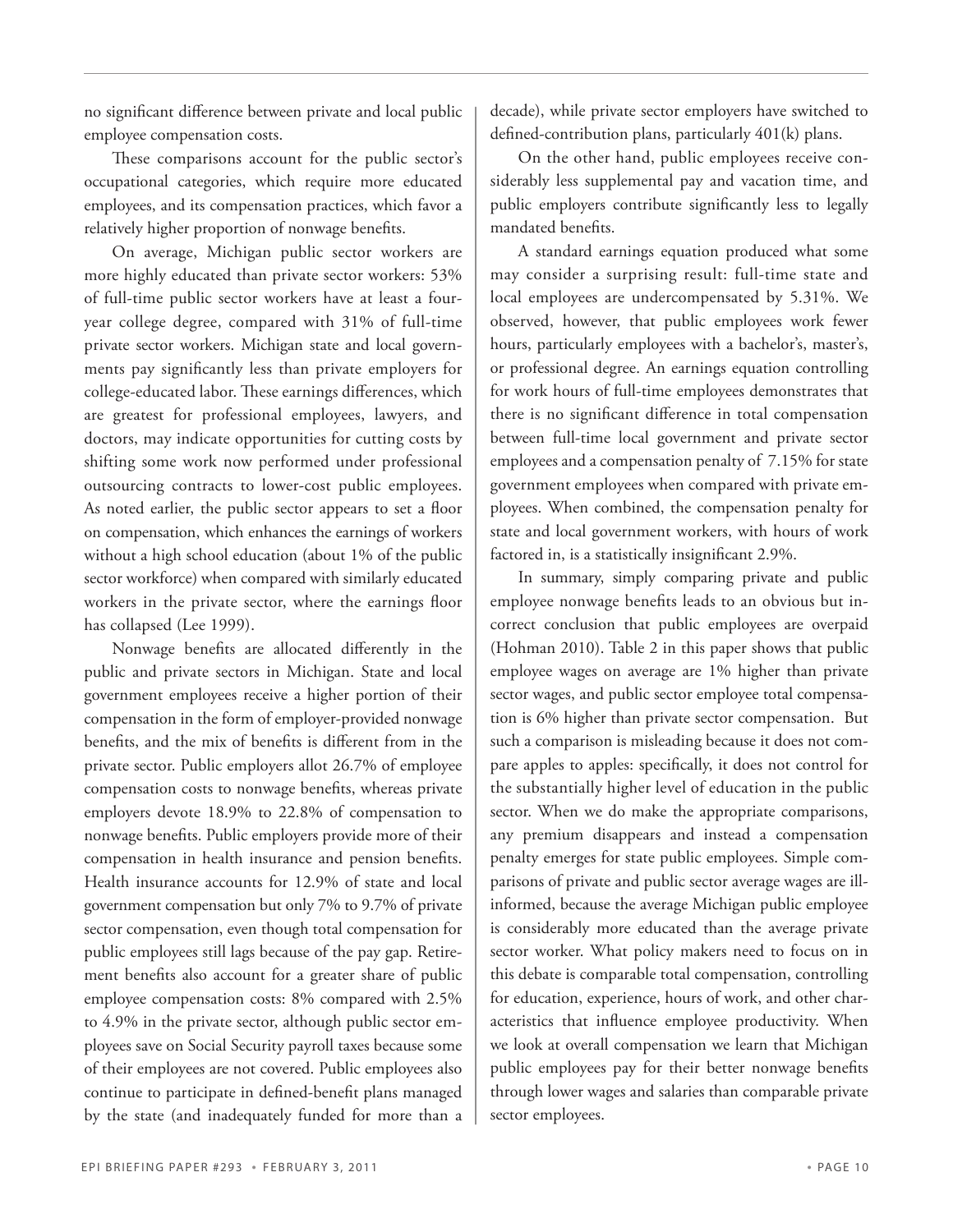The estimates reported in this study are consistent with earlier research. Ballard and Funari (2009) report pay levels for state employees were less than private sector employees, on average, for every level of educational attainment, and state employees have not received a real wage increase since 2002. Additional, state employees accepted substantial increases in their health insurance premiums, deductibles, and co-pays, and new state employees since 1997 are covered by a defined-contribution plan that has saved the state \$143 million through 2006 (Ballard and Funari 2009).

Union status was omitted from this study on earnings comparisons. This means that, in essence, we are statistically comparing unionized public sector workers with all private sector workers—both union and nonunion rather than with their union counterparts. Unionized private sector workers have both better pay and higher nonwage benefits, of course, so our standard of comparison is very conservative. It is alleged that public employee unions and collective bargaining have produced an overcompensated workforce. Eligible public employees are highly unionized in Michigan (approximately 60% of public employees are covered by a labor agreement). The Mackinac Center for Public Policy (see Hohman 2010) and others have alleged that unions are the source of excessive compensation. It is an interesting and provocative hypothesis, but its main premise has been refuted by the research reported in this study—state and local government employees are not excessively compensated. This finding has been replicated nationally by two studies (Schmitt 2010; Bender and Heywood 2010). Alternatively, high unionization rates may be a response to monopsony power exercised by government over many critical occupations, where employees have no viable labor-market alternatives to government employment.

Rather than a cause of excessive compensation, unionization is a counterbalance to downward pressure on compensation. It is well known that taxpayers oppose higher taxes and thus exert considerable pressure on

elected representatives to resist increases in compensation, creating a formidable incentive and opportunity to hold government pay below market. Unionization represents a viable legal response to employer labor market power.

Additionally, the pattern of Michigan public employee unionization is consistent with broader global patterns of unionization, as shown, for example, by study of 27 developed countries (Blanchflower 2006). The study reports that union density is found to be negatively correlated with level of education in the private sector and positively correlated in the public sector, as we observe in Michigan. Possibly, a more important question for policy makers, rather than why highly educated public employees are unionized, is why relatively less educated and low-paid private sector employees are inadequately represented by unions.

Public sector workers' compensation is neither the cause, nor can it be the solution to the state's financial problems. Only an economic recovery can begin to plug the hole in the state's budget. Thousands of Michigan public employees have lost their jobs, and more will follow, causing considerable pain and disruption for their families. Other public employees will have their wages frozen and benefits cut. Not because they did not do their jobs, nor because they performed services that are no longer needed, nor because they are overpaid. They too will join the list of millions of hard-working innocent victims of a financial system run amok and an economy operating far below full employment. They do not deserve our condemnation.

—*Jeffrey H. Keefe is associate professor of labor and employment relations at the School of Management and Labor Relations, Rutgers University, where he conducts research on labor markets, human resources, and labor-management relations to inform public policy. He teaches courses on collective bargaining, negotiations, financial analysis, benefits and social insurance, and strategic research.*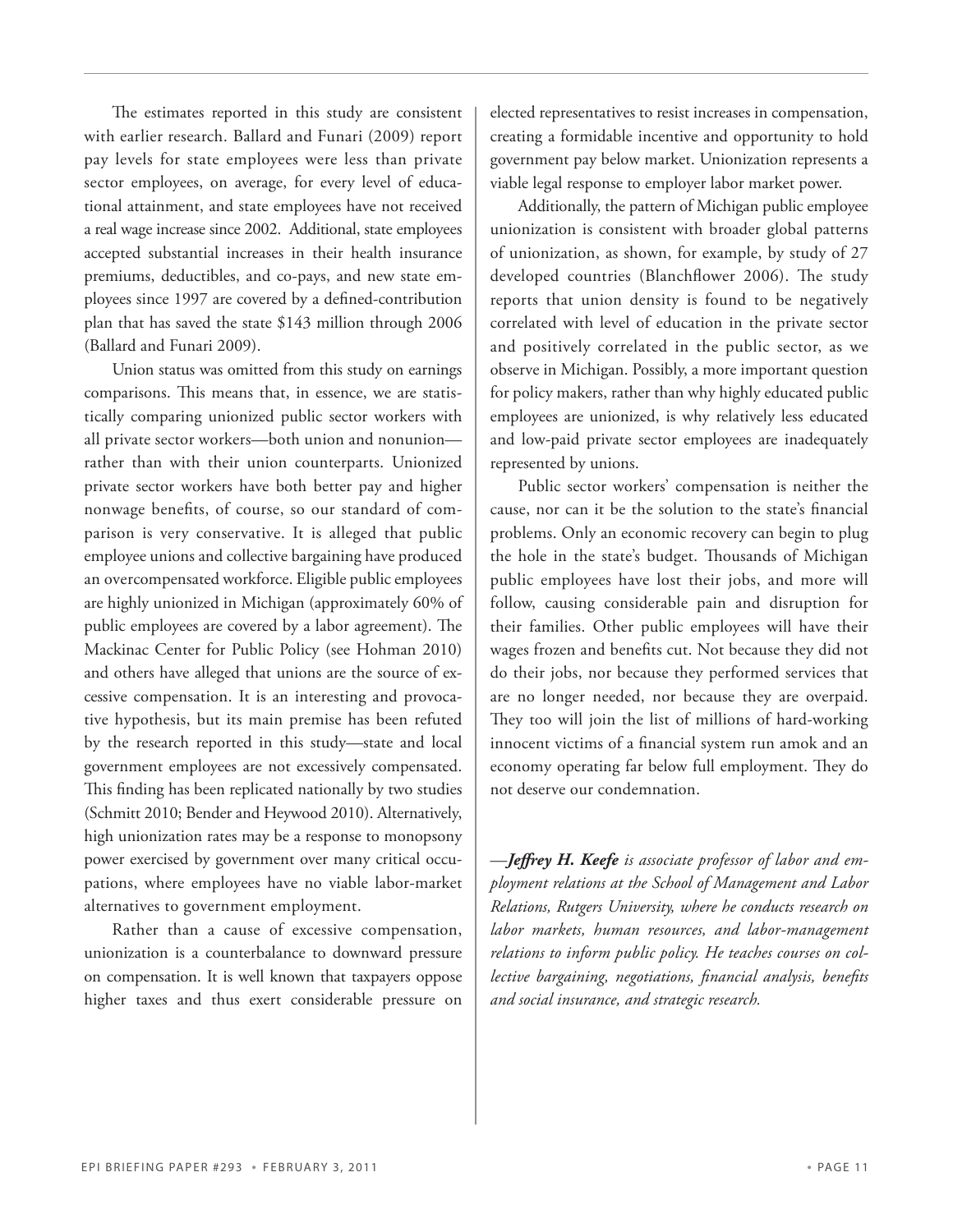## Data Appendix

This study uses the Integrated Public Use Microdata Series (IPUMS) of the March Current Population Survey (CPS). The CPS is a monthly U.S. household survey conducted jointly by the U.S. Census Bureau and the Bureau of Labor Statistics. The March Annual Demographic File and Income Supplement is the most widely used source for earnings used by social scientists. We are using the CPS database created by the Minnesota Population Center (King et al. 2009). This sample provides organizational size, a critical variable for our analysis of benefits. The sample is restricted to private sector and public sector state and local employees and excludes federal employees, the self-employed, and part-time, agricultural, and domestic workers. The IPUMS-CPS identifies an employee's fulltime status, education level, experience level as a function of age minus years of education plus five, gender, and race; and an employer's organizational size and industry. The IPUMS-CPS sample was selected for this analysis because the March CPS Annual File provides information on organizational size that is not provided by the larger CPS sample in the Merged Outgoing Rotation Groups (MORG).

The Employer Cost of Employee Compensation (ECEC) data, part of the National Compensation Survey, was used to calculate total compensation costs as a markup on wages. Because the survey's method of data collection is expensive, the sample is not sufficiently large enough to provide reliable estimates of state-level benefits costs. We would have preferred to analyze compensation costs by each state. The Bureau of Labor Statistics did share their unpublished sample estimates for 10 major occupations by organizational sizes for private employers and state and local government in the East North Central Census division. This study uses the ECEC sample estimates to calculate relative nonwage benefit costs for each private and public employee in the sample; it calculates the relative benefit markup for each private sector employee based on the size of the employing organization and the employee's occupation. State and local government employees' wages were similarly marked up by an occupational benefit weight calculated using the ECEC data. It is assumed that when employees share information about their earnings they do not distinguish paid time off from time worked in salary data. Therefore paid time off is not included in the markup. CPS wages also include supplemental pay in **Table A1**. Specifically, this is a markup of total compensation relative to W-2 wages.

The IPUMS-CPS sample for March 2005 to 2010 was used for the estimates, covering pay for 2004 through 2009. The sample size was 7,397 total observations and 1,156 public employee observations.

|                                       | 1 to 99 | 100-499 | $500+$ | Public |
|---------------------------------------|---------|---------|--------|--------|
| All workers                           | 1.2310  | 1.2535  | 1.2624 | 1.3519 |
|                                       |         |         |        |        |
| Management, business, and financial   | 1.1960  | 1.1967  | 1.2157 | 1.3084 |
| <b>Professional and related</b>       | 1.2038  | 1.2064  | 1.2501 | 1.3251 |
| Sales and related                     | 1.1926  | 1.2433  | 1.2032 | 1.3699 |
| Office and administrative support     | 1.2363  | 1.2776  | 1.3038 | 1.4531 |
| <b>Service</b>                        | 1.2150  | 1.2765  | 1.3494 | 1.4089 |
| Construction                          | 1.3151  | 1.4184  | 1.3476 | 1.4139 |
| Installation, maintenance, and repair | 1.2348  | 1.2967  | 1.3043 | 1.3756 |
| Production                            | 1.2714  | 1.2886  | 1.3006 | 1.3832 |
| Transportation and material moving    | 1.3125  | 1.3370  | 1.3365 | 1.4199 |

TABLE A1